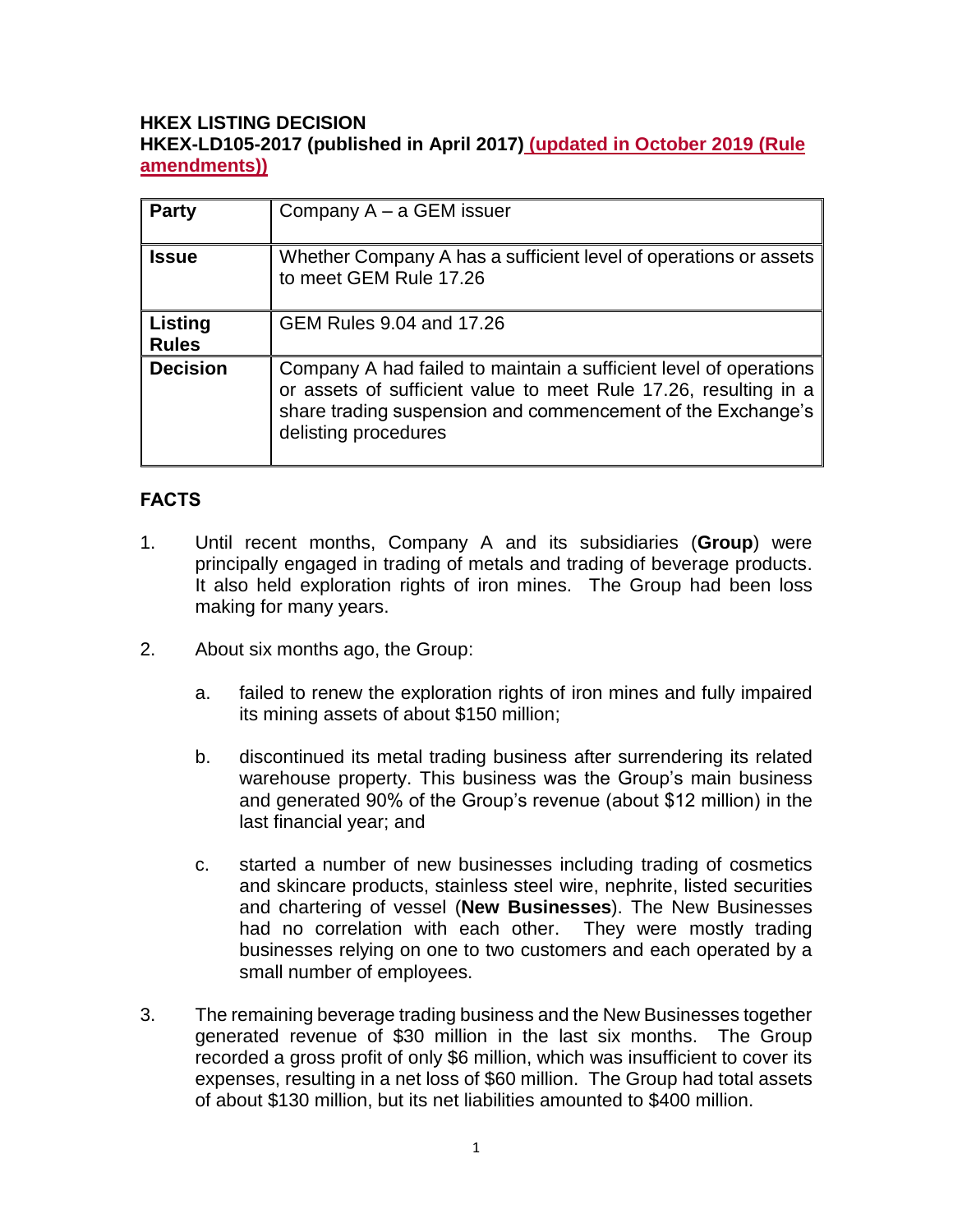- 4. Given this, the Exchange questioned whether Company A was maintaining sufficient operations or assets as required under GEM Rule 17.26. Trading in Company A's shares on the Exchange was continuing.
- 5. Company A took the view that it was able to meet GEM Rule 17.26 because the New Businesses would enable the expansion of its business portfolio, diversify its income sources and enhance its financial performance. It submitted that:
	- a. the Group's revenue had increased to \$50 million for the first nine months of the current financial year. The performance of the New Businesses was in line with the management's projection; and
	- b. based on its financial forecast, the Group would continue to maintain growth in revenue from the New Businesses and exercise effective control over its corporate expenses. It expected to record revenue of about \$100 million and a substantial loss in the coming 12 months.

### **APPLICABLE LISTING RULES, LISTING DECISIONS AND GUIDANCE**

6. GEM Rule 17.26 imposes a continuing obligation on issuers:

*"An issuer shall carry out, directly or indirectly, a sufficient level of operations or have tangible assets of sufficient value and/or intangible assets for which a sufficient potential value can be demonstrated to the Exchange to warrant the continued listing of the issuer's securities."*

7. GEM Rule 9.04 states that:

*"…the Exchange may direct a trading halt or suspend dealings in an issuer's securities regardless of whether or not the issuer has requested the same and may do so in any circumstances, including:-*

*…*

- *(3) Where the Exchange considers that the issuer does not have a sufficient level of operations or sufficient assets to warrant the continued listing of the issuer's securities (see rule 17.26); or*
- *(4) where the Exchange considers that the issuer or its business is no longer suitable for listing…"*

(GEM Rules 9.04(3) and 17.26 were amended on 1 October 2019. See Note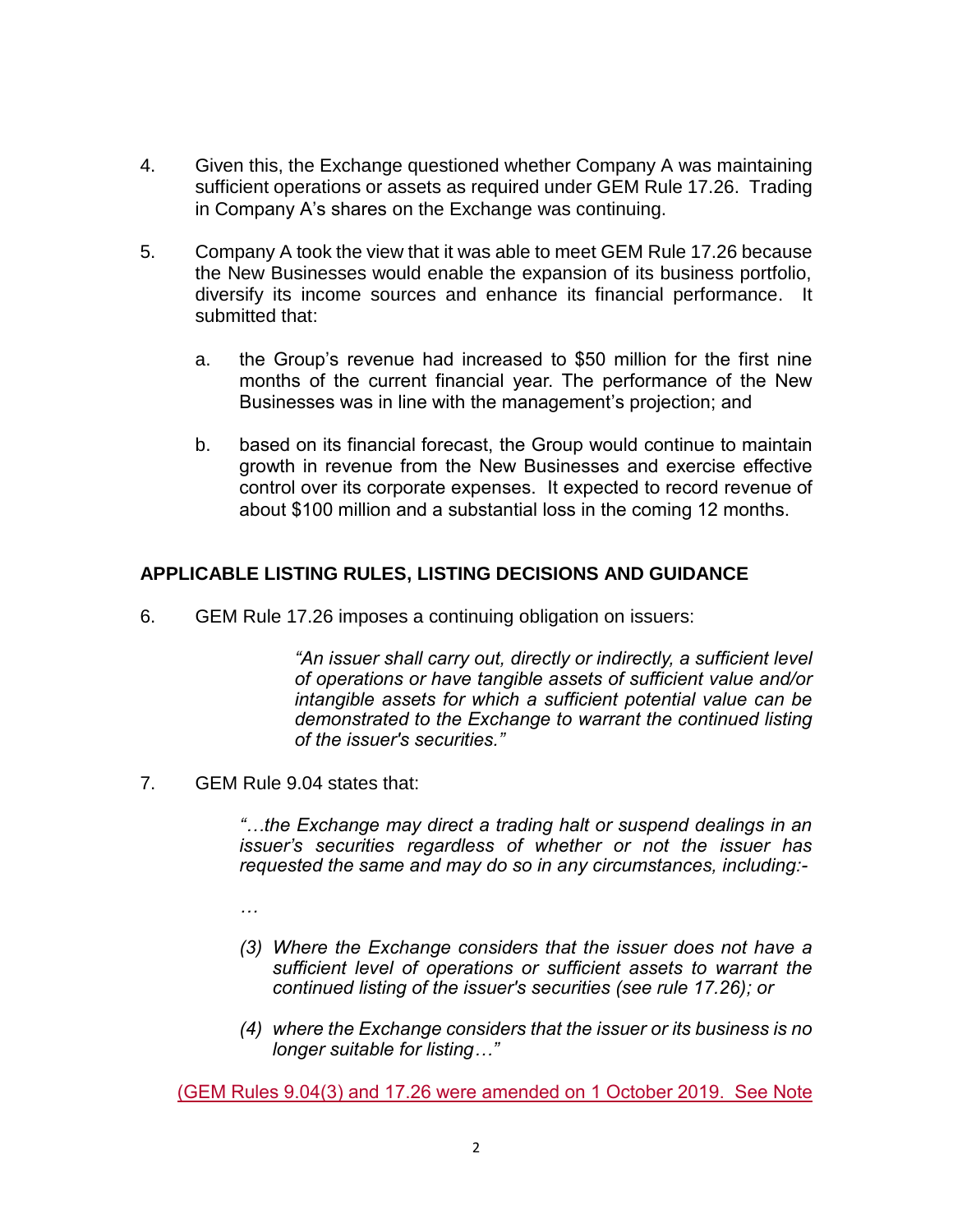1 below.)

8. Listing Decisions (LD35-2012 and LD88-2015) describe the purpose behind Main Board Rule 13.24 (equivalent to GEM Rule 17.26) and provide guidance on the application of the Rule:

> "… *Rule 13.24 is intended to maintain overall market quality. Issuers that fail to meet this Rule are "blue sky companies" where public investors have no information about their business plans and prospects. This leaves much room for the market to speculate on their possible acquisitions in the future. To allow these issuers' shares to continue to trade and list may have an adverse impact on investor confidence.*

*…* 

*When applying Rule 13.24 to issuers whose shares are trading on the Exchange, the Exchange generally allows their shares to continue to trade as long as they have an operation and meet the continuing disclosure obligations. If the Exchange were to suspend these issuers because of their low level of activities or asset values, public shareholders would have no access to the market for trading the issuers' shares. To balance the public shareholders' interests with the need to maintain market quality, the Exchange suspends trading only in extreme cases.*

*…"*

### **ANALYSIS**

- 9. GEM Rule 17.26 requires issuers to maintain a sufficient level of operations or assets of sufficient value to warrant the continued listing of their securities. Without quantitative criteria for sufficiency, this Rule calls for a qualitative test and is assessed based on the specific facts and circumstances of individual cases.
- 10. Under GEM Rule 9.04, the Exchange may suspend trading in shares of an issuer which fails to meet GEM Rule 17.26. As set out in paragraph 8 above, to balance public shareholders' ability to access the market to trade in the security with the need to maintain market quality, the Exchange would suspend trading only in an extreme case<sup>1</sup>. This would likely involve

 $\overline{a}$ Separately, where an issuer undertakes a corporate action that would substantially reduce its operations, the Exchange will evaluate whether the remaining business would meet GEM Rule 17.26/MB Rule 13.24. See Listing Decisions (LD35-2012 and LD88-2015), "*if an issuer takes a corporate action, the Exchange is more likely to suspend the issuer's trading where the issuer*  fails to satisfy the Exchange that it would have a viable and sustainable business to justify its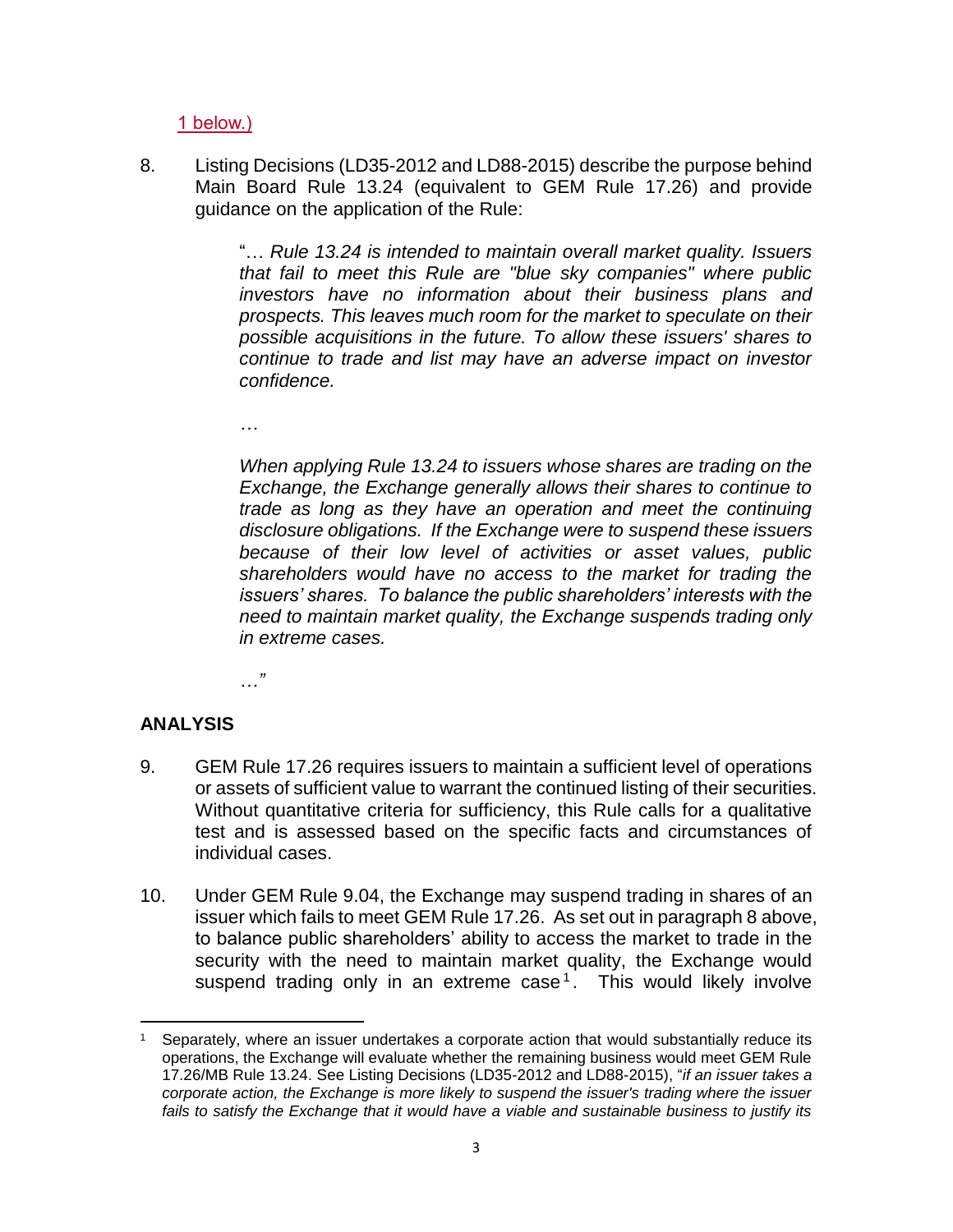circumstances where the actions of the issuer call into question issues about market quality or the creation of blue sky companies.

- 11. Once suspended, an issuer would be subject to the delisting procedures under the GEM Rules. To avoid delisting and resume trading, it must, before the expiry of the delisting procedures, prepare a resumption proposal to demonstrate that it has a viable and sustainable business to re-comply with GEM Rule 17.26.
- 12. The Exchange considered the circumstances of Company A to be an extreme case which warranted a trading suspension of Company A's shares under GEM Rule 9.04. In particular, the Exchange noted that Company A had substantially ceased its principal business activities, and immediately sought to commence a number of new businesses that have no relation with Company A's original principal activities. The new businesses are assetlight businesses with a low entry barrier. These events brought into question whether the resulting businesses warranted the continued listing of Company A's securities.
- 13. The Exchange considered Company A failed to meet GEM Rule 17.26:

#### Scale of operations

 $\overline{a}$ 

- a. The Group had substantially ceased all its principal businesses after discontinuing the metal trading business. The remaining beverage trading business generated revenue of \$0.65 million only in the last six months, with a segment loss of \$19 million.
- b. The Group sought to rely on a number of New Businesses. However,
	- The New Businesses had no correlation with each other and involved a low level of activities. They were mostly trading businesses relying on a few customers and suppliers and operated by a few employees. In the last six months, the Group generated minimal revenue which was insufficient to cover its expenses. Despite projection of an increase in revenue, the Group would still record a loss during the forecast period.
	- Company A had not provided any concrete business plan for the New Businesses or otherwise demonstrated the prospects of substantially improving the scale of its business operations. There

*continued listing after completion of the corporate action. In this case, shareholders would have the opportunity to decide whether to allow the corporate action to proceed, knowing that the Exchange would exercise the suspension power should the corporate action proceed. In that way shareholders' interests are safeguarded through the shareholders' approval process...*"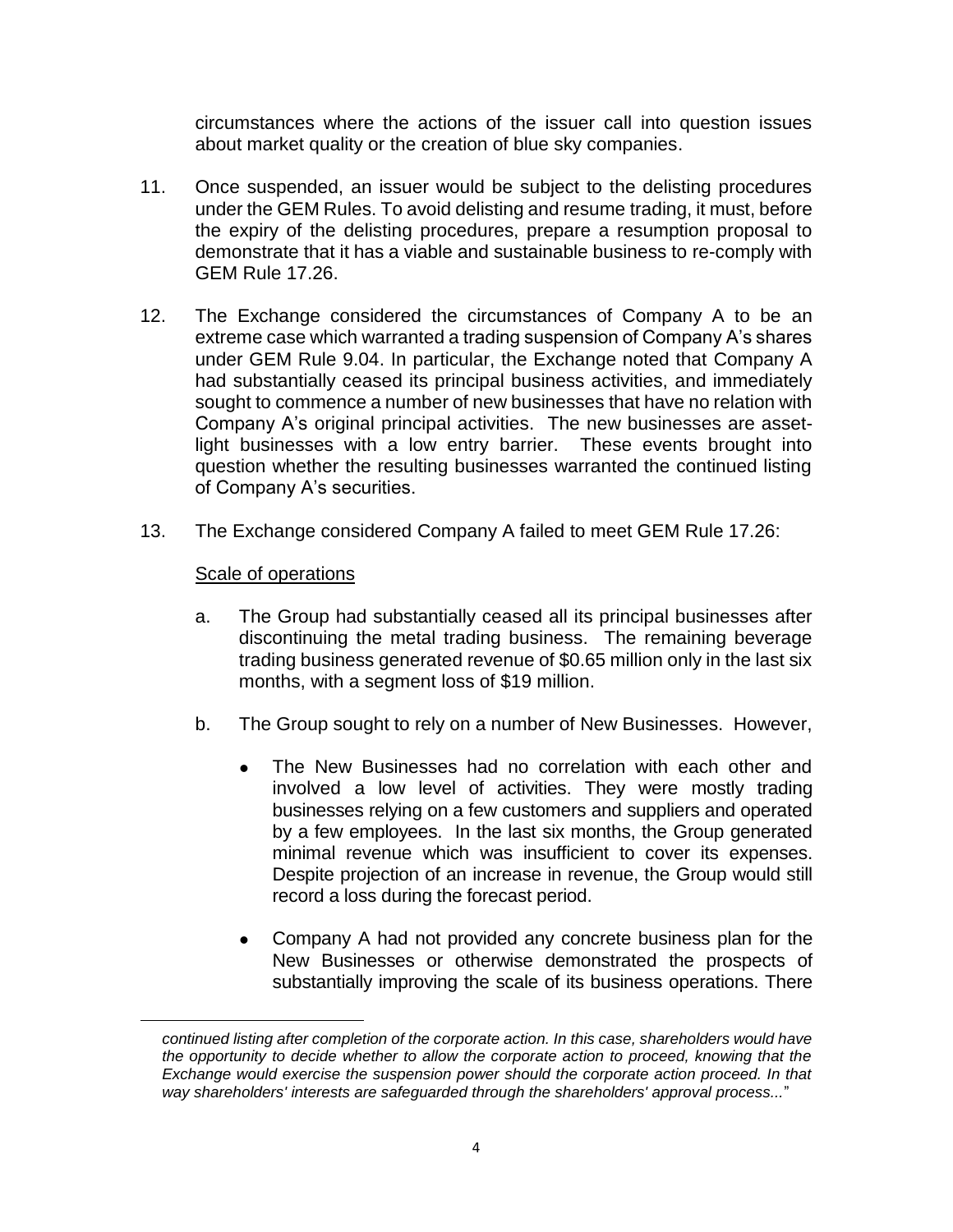was also a concern about the lack of management experience in the New Businesses.

• The Group had failed to demonstrate the viability and sustainability of these businesses.

### The Group's assets

c. The Group did not have any significant non-cash assets after impairing its mining assets. Its remaining assets were insufficient to cover its liabilities. It had a significant net liabilities position. As noted above, the Group's assets could not generate sufficient revenue and profits to justify a listing.

# **CONCLUSION**

14. The Exchange decided that Company A had failed to comply with GEM Rule 17.26. This resulted in a trading suspension of Company A's shares under GEM Rule 9.04 and a commencement of the Exchange's delisting procedures.

## *Notes:*

- *1. The amended GEM Rule 9.04 states that:*
	- *"…the Exchange may direct a trading halt or suspend dealings in an issuer's securities regardless of whether or not the issuer has requested the same and may do so in any circumstances, including:-*
	- *…*
	- *(3) Where the Exchange considers that the issuer does not carry on a business as required under rule 17.26; or*

*…"*

## *The amended GEM Rule 17.26 states that:*

- *"(1) An issuer shall carry out, directly or indirectly, a business with a sufficient level of operations and assets of sufficient value to support its operations to warrant the continued listing of the issuer's securities.*
	- *Note: Rule 17.26(1) is a qualitative test. The Exchange may consider an issuer to have failed to comply with the rule in situations where, for example, the Exchange considers that the issuer does not have a business that has substance and/or that is viable and sustainable.*